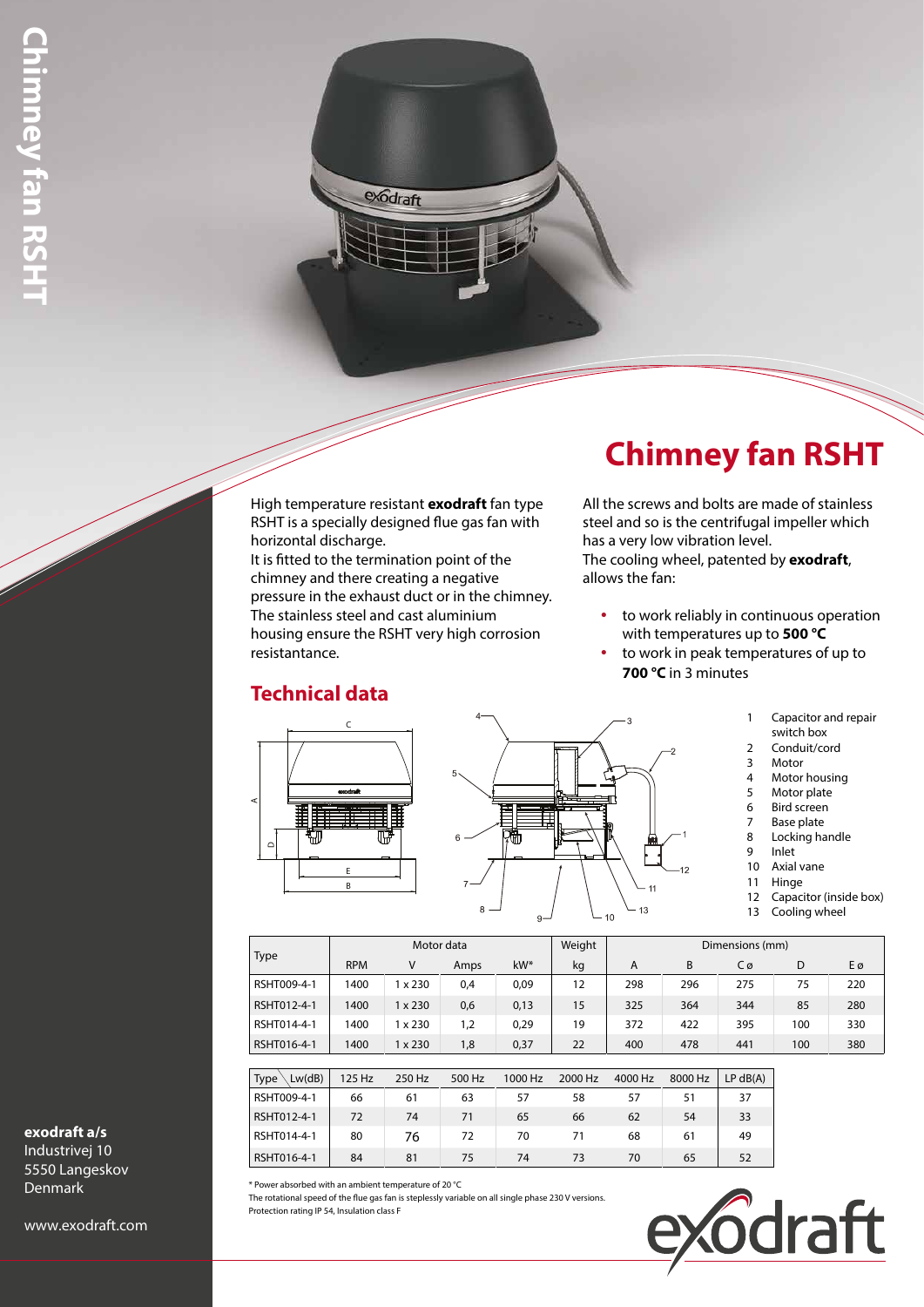## **Capacity diagrams**



**exodraft a/s**

Industrivej 10 5550 Langeskov Denmark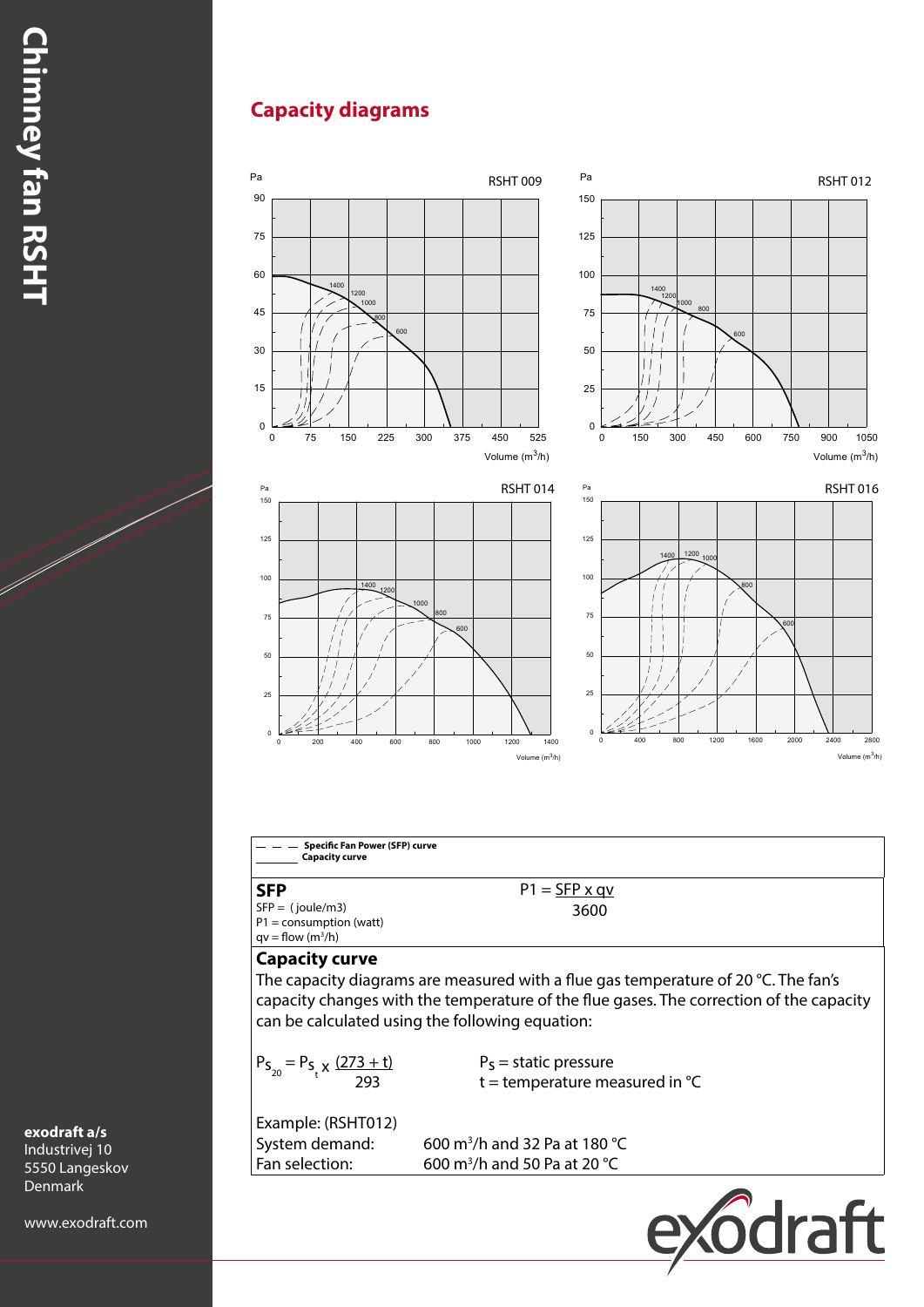## **Sound data RSHT 009**



|                                                                                                                              |                                                                                     |                 | Table 1      |              |        |         |         |         |               |
|------------------------------------------------------------------------------------------------------------------------------|-------------------------------------------------------------------------------------|-----------------|--------------|--------------|--------|---------|---------|---------|---------------|
| Correction factors for calculating sound output in the first octave band to extractor channel and surroundings. [dB]         |                                                                                     |                 |              |              |        |         |         |         |               |
|                                                                                                                              | Area                                                                                | 63Hz            | 125 Hz       | 250 Hz       | 500 Hz | 1000 Hz | 2000 Hz | 4000 Hz | 8000 Hz       |
| Inlet channel $(K_w)$                                                                                                        |                                                                                     | 16              | 13           | 3            | $-6$   | $-12$   | $-13$   | $-18$   | $-26$         |
|                                                                                                                              | Ш                                                                                   | 18              | 12           | $\mathbf{1}$ | $-5$   | $-8$    | $-13$   | $-18$   | $-23$         |
| Surroundings (K <sub>w</sub> )                                                                                               |                                                                                     | $\overline{2}$  | $\mathbf{1}$ | $-4$         | $-2$   | $-8$    | $-7$    | $-8$    | $-14$         |
|                                                                                                                              | $\mathbf{II}$                                                                       | 12              | 8            | $-1$         | $-2$   | $-7$    | $-10$   | $-10$   | $-13$         |
|                                                                                                                              |                                                                                     |                 | Table 2      |              |        |         |         |         |               |
|                                                                                                                              | Correction factors for calculating A-weighed sound pressure to surroundings [dB(A)] |                 |              |              |        |         |         |         |               |
|                                                                                                                              |                                                                                     |                 |              |              |        |         |         |         |               |
|                                                                                                                              | Area                                                                                | 10 <sub>m</sub> |              |              |        |         |         |         |               |
|                                                                                                                              |                                                                                     |                 |              |              |        |         |         |         |               |
|                                                                                                                              | $\mathbf{I}$                                                                        | $-28$<br>$-28$  |              |              |        |         |         |         |               |
| Pressure (K <sub>nA</sub> )                                                                                                  |                                                                                     |                 |              |              |        |         |         |         |               |
|                                                                                                                              |                                                                                     |                 | Table 3      |              |        |         |         |         |               |
| <b>Example:</b> Sound power output level for inlet channel $[dB] = (Readings in Diagram A) + (Correction factor in Table 1)$ |                                                                                     |                 |              |              |        |         |         |         |               |
| Sound power output to inlet                                                                                                  | Area                                                                                | 63Hz            | 125 Hz       | 250 Hz       | 500 Hz | 1000 Hz | 2000 Hz | 4000 Hz |               |
| channel in the                                                                                                               |                                                                                     | 73              | 70           | 60           | 51     | 45      | 44      | 39      |               |
| first octave band $(L_{W1})$                                                                                                 | $\mathbf{II}$                                                                       |                 |              |              |        |         |         |         |               |
|                                                                                                                              |                                                                                     |                 |              |              |        |         |         |         |               |
|                                                                                                                              |                                                                                     |                 | Table 4      |              |        |         |         |         |               |
| Example: Sound power output level for surroundings [dB] = (Readings in Diagram B) + (Correction factor in Table 1)           |                                                                                     |                 |              |              |        |         |         |         | 8000 Hz<br>31 |
| Sound power output to                                                                                                        | Area                                                                                | 63Hz            | 125 Hz       | 250 Hz       | 500 Hz | 1000 Hz | 2000 Hz | 4000 Hz | 8000 Hz       |
| surroundings in the<br>first octave band (L <sub>W3</sub> )                                                                  |                                                                                     | 65              | 64           | 59           | 61     | 55      | 56      | 55      | 49            |

Correction factors for calculating sound output in the **first octave band** to extractor channel and surroundings. [dB]

ll - - - - - - - - *Table 5* Example: Sound pressure to surroundings [dB(A)] = (Readings in Diagram B) + (Correction factor in Table 2)<br>Every time that distance doubles another 6 dB is withdrawn. Example: 20m = 63 - 28 - 6=29

| A-weighed sound pressure in (      | Area | 10 <sub>m</sub>          | 20 <sub>m</sub> | 40m | 80 <sub>m</sub>          |  |  |
|------------------------------------|------|--------------------------|-----------------|-----|--------------------------|--|--|
| meters distance $(L_{\text{pA3}})$ |      | 35                       | 29              | 23  |                          |  |  |
|                                    |      | $\overline{\phantom{0}}$ |                 | -   | $\overline{\phantom{0}}$ |  |  |
|                                    |      |                          |                 |     |                          |  |  |



**Example:** For the values in *Table 4* and *Table 5* is read the factor (L<sub>WA3</sub>) in *Diagram B* at 2/3 of max. flow.<br>
2/3 of 250 M<sup>3</sup>/h = 167 M<sup>3</sup>/h Reading = 63



K<sub>w</sub>: Correction factor for calculating sound output in the first octave band. Letty: Sound output level for inlet channel states in the poper operating area.<br>K<sub>ow</sub>: Correction factor for calculating A-weighed sound press

L<sub>pA3</sub>: Sound pressure level dB(A) at a distance of 10 metres from<br>hemi-spherical sound dissipation in free field and with<br>insulated connection ducts..

 $L_{WA1}$  can be read from the curve diagram.<br> $L_{WA3}$  can be read from the curve diagram.



#### **exodraft a/s** Industrivej 10

5550 Langeskov Denmark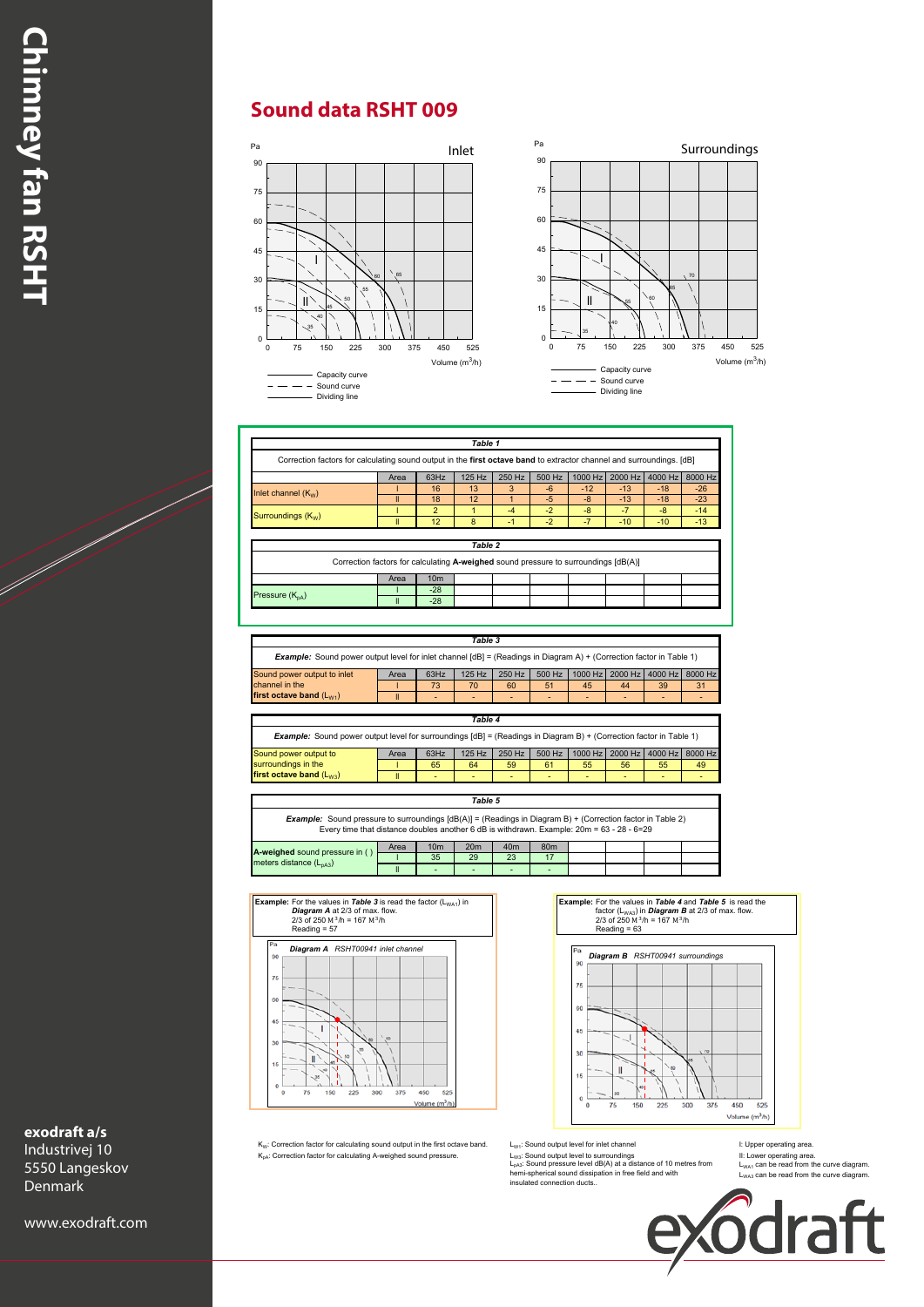## **Sound data RSHT 012**



|                                | Area                                                                                | 63Hz            | 125 Hz         | 250 Hz         | 500 Hz | 1000 Hz | 2000 Hz 4000 Hz 8000 Hz |       |
|--------------------------------|-------------------------------------------------------------------------------------|-----------------|----------------|----------------|--------|---------|-------------------------|-------|
| Inlet channel $(K_w)$          |                                                                                     | 15              | 12             | 3              | $-7$   | $-11$   | $-14$                   | $-17$ |
|                                |                                                                                     | 18              | 12             | $\overline{2}$ | $-5$   | $-9$    | $-13$                   | $-22$ |
| Surroundings (K <sub>w</sub> ) |                                                                                     | $\Omega$        | $-1$           |                | $-2$   | $-8$    | $-7$                    | $-11$ |
|                                | Ш                                                                                   | 8               | 6              | 4              | $-5$   | $-8$    | $-9$                    | $-13$ |
|                                |                                                                                     |                 |                |                |        |         |                         |       |
|                                |                                                                                     |                 | <b>Table 2</b> |                |        |         |                         |       |
|                                | Correction factors for calculating A-weighed sound pressure to surroundings [dB(A)] |                 |                |                |        |         |                         |       |
|                                | Area                                                                                | 10 <sub>m</sub> |                |                |        |         |                         |       |
| Pressure $(K_{nA})$            |                                                                                     | $-28$           |                |                |        |         |                         |       |

|                                                                                                                              |      |      | Table 3  |        |        |    |                                 |    |    |
|------------------------------------------------------------------------------------------------------------------------------|------|------|----------|--------|--------|----|---------------------------------|----|----|
| <b>Example:</b> Sound power output level for inlet channel $[dB] = (Readings in Diagram A) + (Correction factor in Table 1)$ |      |      |          |        |        |    |                                 |    |    |
| Sound power output to inlet                                                                                                  | Area | 63Hz | $125$ Hz | 250 Hz | 500 Hz |    | 1000 Hz 2000 Hz 4000 Hz 8000 Hz |    |    |
| channel in the                                                                                                               |      | 80   |          | 68     | 58     | 54 | 51                              | 48 | 42 |
| first octave band $(L_{W1})$                                                                                                 |      |      |          |        |        |    |                                 |    |    |

|                                                                                                                             |      |      | Table 4 |        |        |    |                                 |    |    |  |  |
|-----------------------------------------------------------------------------------------------------------------------------|------|------|---------|--------|--------|----|---------------------------------|----|----|--|--|
| <b>Example:</b> Sound power output level for surroundings $[dB] = (Readings in Diagram B) + (Correction factor in Table 1)$ |      |      |         |        |        |    |                                 |    |    |  |  |
| Sound power output to                                                                                                       | Area | 63Hz | 125 Hz  | 250 Hz | 500 Hz |    | 1000 Hz 2000 Hz 4000 Hz 8000 Hz |    |    |  |  |
| surroundings in the                                                                                                         |      |      | 70      |        | 69     | 63 | 64                              | 60 | 52 |  |  |
| first octave band (L <sub>W3</sub> )                                                                                        | Ш    |      |         |        |        |    |                                 |    |    |  |  |

 $Table 5$ ll - - - - - - - - *Table 5* A-weighed sound pressure in ()  $\begin{array}{|c|c|c|c|c|c|}\n\hline\n1.43 & 37 & 31 & 25 \\
\hline\nmeters distance & (L_{pA3}) & & & \\
\hline\n\end{array}$ surroundings in the Example: Sound pressure to surroundings [dB(A)] = (Readings in Diagram B) + (Correction factor in Table 2)<br>Every time that distance doubles another 6 dB is withdrawn. Example: 20m = 71 - 28 - 6=37 Area 10m 20m 40m 80m<br>1 43 37 31 25 l 43 37 31 25 ll  $\vert$  -  $\vert$  -  $\vert$  -  $\vert$  -  $\vert$  -  $\vert$ *Table 5*

Example: For the values in Table 3 is read the factor  $(1 \nvert \nvert)$  in **Example:** For the values in *Table 3* is read the factor (L<sub>WA1</sub>) in<br> *Diagram A at 2/3* of max. flow.<br>  $2/3$  of 825 M<sup>3</sup>/h = 550 M<sup>3</sup>/h<br>
Reading = 65 *Diagram A RSHT01241 inlet channel* ÿ,  $\overline{1}$ kn.  $\mathbf{u}$ 900 000 1050<br>Volume (m<sup>3</sup>/h)





K<sub>W</sub>: Correction factor for calculating sound output in the first octave band. LW<sub>1</sub>: Sound output level for inlet channel I: Upper operating area.

K<sub>pA</sub>: Correction factor for calculating A-weighed sound pressure. Logic Sound output level to surroundings on and the ulticower operating area.<br>L<sub>pA3</sub>: Sound pressure level dB(A) at a distance of 10 metres from the Logic hemi-spherical sound dissipation in free field and with insulated connection ducts..

 $L_{WA1}$  can be read from the curve diagram.<br> $L_{WA3}$  can be read from the curve diagram.



#### **exodraft a/s** Industrivej 10

5550 Langeskov Denmark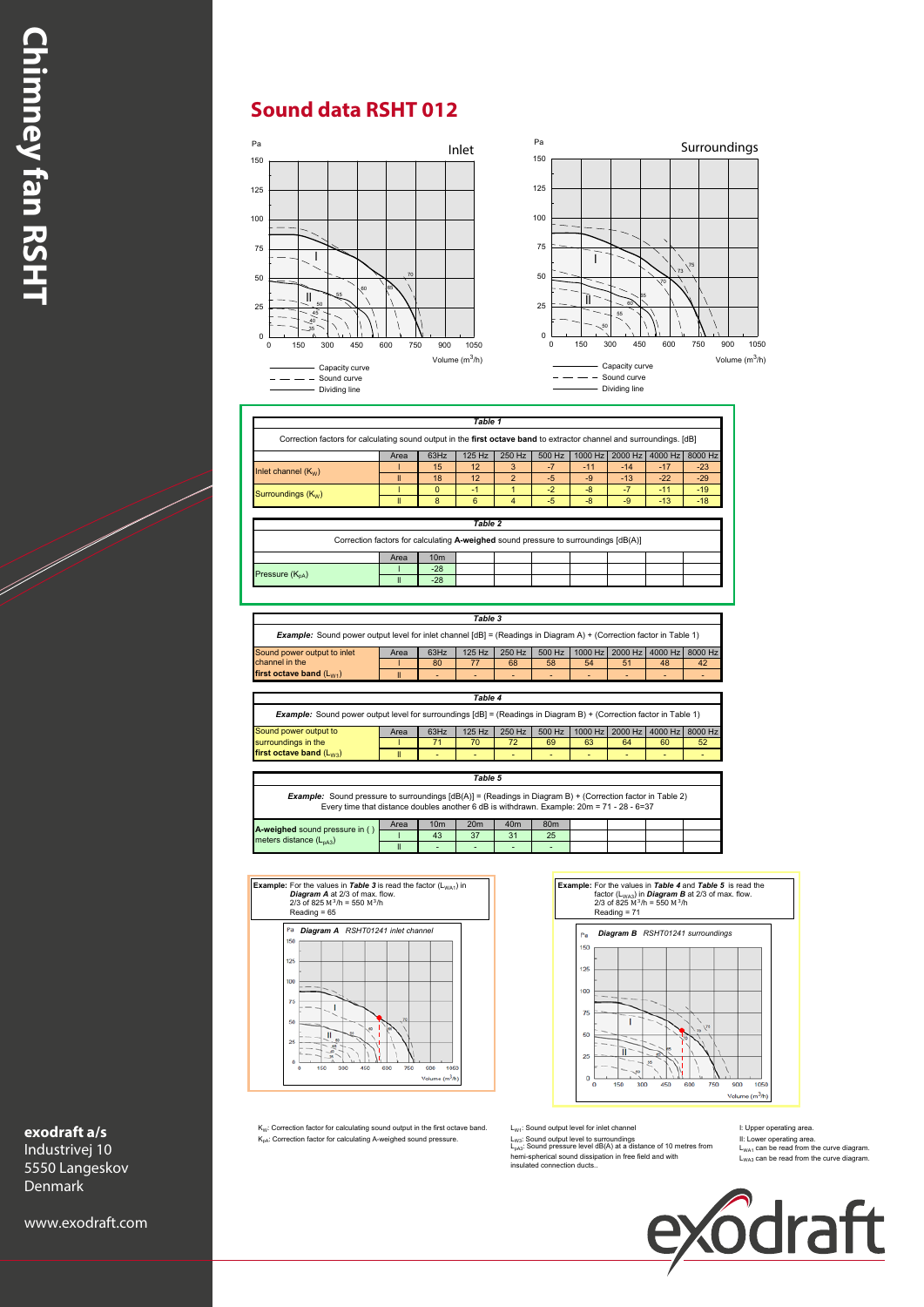### **Sound data RSHT 014**



|                       | Area                                                                                | 63Hz            | 125 Hz  | 250 Hz        | 500 Hz | 1000 Hz | 2000 Hz | 4000 Hz | 8000 Hz |
|-----------------------|-------------------------------------------------------------------------------------|-----------------|---------|---------------|--------|---------|---------|---------|---------|
| Inlet channel $(K_w)$ |                                                                                     | 14              | 13      | 3             | $-7$   | $-9$    | $-13$   | $-17$   | $-20$   |
|                       | Ш                                                                                   | 17              | 11      | $\mathcal{P}$ | $-2$   | $-11$   | $-17$   | $-25$   | $-29$   |
| Surroundings $(K_w)$  |                                                                                     | 4               | 3       | -1            | $-5$   | $-7$    | $-6$    | $-9$    | $-16$   |
|                       | Ш                                                                                   | 11              | 5       |               | $-2$   | $-8$    | $-9$    | $-12$   | $-18$   |
|                       |                                                                                     |                 | Table 2 |               |        |         |         |         |         |
|                       |                                                                                     |                 |         |               |        |         |         |         |         |
|                       | Correction factors for calculating A-weighed sound pressure to surroundings [dB(A)] |                 |         |               |        |         |         |         |         |
|                       | Area                                                                                | 10 <sub>m</sub> |         |               |        |         |         |         |         |
| Pressure $(K_{nA})$   |                                                                                     | $-28$           |         |               |        |         |         |         |         |

|                                                                                                                              |      |      | Table 3      |        |        |                          |                 |                 |    |  |  |  |
|------------------------------------------------------------------------------------------------------------------------------|------|------|--------------|--------|--------|--------------------------|-----------------|-----------------|----|--|--|--|
| <b>Example:</b> Sound power output level for inlet channel $[dB] = (Readings in Diagram A) + (Correction factor in Table 1)$ |      |      |              |        |        |                          |                 |                 |    |  |  |  |
| Sound power output to inlet                                                                                                  | Area | 63Hz | 125 Hz       | 250 Hz | 500 Hz |                          | 1000 Hz 2000 Hz | 4000 Hz 8000 Hz |    |  |  |  |
| channel in the                                                                                                               |      | 83   | 82           | 72     | 62     | 60                       | 56              | 52              | 49 |  |  |  |
| first octave band $(L_{W1})$                                                                                                 |      |      |              | -      | -      | $\overline{\phantom{0}}$ | -               |                 |    |  |  |  |
|                                                                                                                              |      |      |              |        |        |                          |                 |                 |    |  |  |  |
|                                                                                                                              |      |      | $7 - 11 - 1$ |        |        |                          |                 |                 |    |  |  |  |

|                                                                                                                             |      |      | Table 4  |        |        |    |                                 |    |    |  |  |  |
|-----------------------------------------------------------------------------------------------------------------------------|------|------|----------|--------|--------|----|---------------------------------|----|----|--|--|--|
| <b>Example:</b> Sound power output level for surroundings $[dB] = (Readings in Diagram B) + (Correction factor in Table 1)$ |      |      |          |        |        |    |                                 |    |    |  |  |  |
| Sound power output to                                                                                                       | Area | 63Hz | $125$ Hz | 250 Hz | 500 Hz |    | 1000 Hz 2000 Hz 4000 Hz 8000 Hz |    |    |  |  |  |
| surroundings in the                                                                                                         |      | 78   |          | 73     | 69     | 67 | 68                              | 65 | 58 |  |  |  |
| first octave band $(L_{W3})$                                                                                                |      |      |          |        |        |    |                                 |    |    |  |  |  |
|                                                                                                                             |      |      |          |        |        |    |                                 |    |    |  |  |  |

|                                                                                                                                                                                                                  |                                               |                 | Table 5         |                 |                 |  |  |  |  |  |  |  |
|------------------------------------------------------------------------------------------------------------------------------------------------------------------------------------------------------------------|-----------------------------------------------|-----------------|-----------------|-----------------|-----------------|--|--|--|--|--|--|--|
| <b>Example:</b> Sound pressure to surroundings $[dB(A)] = (Readings in Diagram B) + (Correction factor in Table 2)$<br>Every time that distance doubles another 6 dB is withdrawn. Example: 20m = 74 - 28 - 6=40 |                                               |                 |                 |                 |                 |  |  |  |  |  |  |  |
| A-weighed sound pressure in ()                                                                                                                                                                                   | Area                                          | 10 <sub>m</sub> | 20 <sub>m</sub> | 40 <sub>m</sub> | 80 <sub>m</sub> |  |  |  |  |  |  |  |
|                                                                                                                                                                                                                  |                                               | 46              | 40              | 34              | 28              |  |  |  |  |  |  |  |
|                                                                                                                                                                                                                  | meters distance (L <sub>nA3</sub> )<br>-<br>- |                 |                 |                 |                 |  |  |  |  |  |  |  |



**Example:** For the values in *Table 4* and *Table 5* is read the factor  $(L_{WAS})$  in *Diagram B* at 2/3 of max. flow. 2/3 of 1300  $M^3/h = 867 M^3/h$ 



K<sub>W</sub>: Correction factor for calculating sound output in the first octave band. LW<sub>1</sub>: Sound output level to rinlet channel area.<br>K<sub>wk</sub>: Correction factor for calculating A-weighed sound pressure. LW<sub>15</sub>: Sound output level

il: Lower operating area ليبية: Sound output level to surroundings area المسافتة ( Correction factor for calculating A-weighed sound pressure.<br>Sund pressure level dB(A) at a distance of 10 metres from and L<sub>uvu</sub>, can be insulated connection ducts..

 $L_{WA1}$  can be read from the curve diagram.<br> $L_{WA3}$  can be read from the curve diagram.

Volume (m3/h)

76

78



### **exodraft a/s**

Industrivej 10 5550 Langeskov Denmark